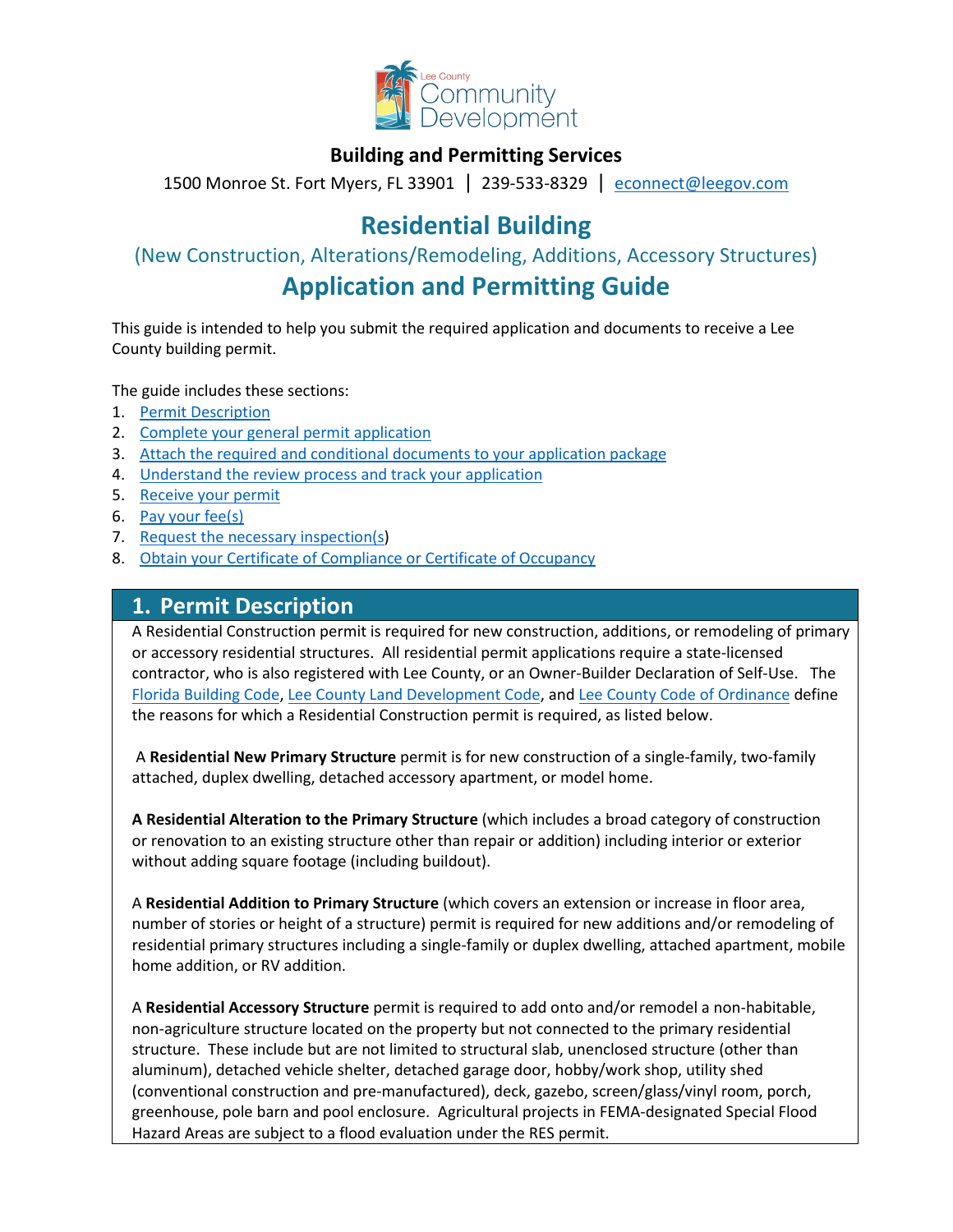Each use may require multiple work activities; therefore, refer to the applicable codes, which may include but are not limited to:

- − [Florida Building Code](https://codes.iccsafe.org/codes/florida) 7<sup>th</sup> Edition (2020)
- − [Florida Statute](http://www.leg.state.fl.us/Statutes/index.cfm?Mode=View%20Statutes&Submenu=1&Tab=statutes)
	- o Chapter 553 Florida Building Code
	- o Chapter 489 Construction Contracting
- − [Lee County Ordinance NO: 00-26](https://www.leegov.com/bocc/Ordinances/00-26.pdf) Construction Licensing Board
- − [Lee County Administrative Code 12-4](https://www.leegov.com/bocc/Administrative%20Codes/AC-12-4.pdf) Single Family and Duplex Permitting
- − [Lee County Administrative Code 12-6](https://www.leegov.com/bocc/Administrative%20Codes/AC-12-6.pdf) Contractor Certificates
- − [Lee County Land Devleopment Code](https://library.municode.com/fl/lee_county/codes/land_development_code?nodeId=LADECOLECOFL)
	- $\circ$  Chapter 6 Buildings and Building Regulations
	- o Chapter 22 Historic Preservation
	- o Chapter 34 Zoning

**Need Help?** Contact us @ [PODPlanREV@leegov.com](mailto:PODPlanREV@leegov.com) with your detailed questions.

## <span id="page-1-0"></span>**2. Complete the General Permit Application**

*A complete application package consists of the application (paper or online) and all required supporting documents.*

All applicants are encouraged to use Lee County's eConnect online permitting system to apply for permits. **CONTRACTORS ARE REQUIRED TO USE ECONNECT.**

#### **A. Paper Application Package**

**Paper applications can only be submitted by Owner-Builders.** Complete the [paper application](https://www.leegov.com/dcd/PermittingDocs/ResBuildingPermitApp.pdf) and attach all of the required and conditional documents described in this guide, including the [Owner-](https://www.leegov.com/dcd/PermittingDocs/OwnerBldrDisclosure.pdf)[Builder Disclosure Statement.](https://www.leegov.com/dcd/PermittingDocs/OwnerBldrDisclosure.pdf) INCLUDE FOUR COLLATED SETS OF PLANS for paper submissions.

A paper application package must be submitted in person to the Building Department. The office is located at the Lee County Public Works Building, first floor, 1500 Monroe St., Fort Myers, FL 33901.

#### **B. eConnect Application Package (Electronic Submission)**

**Register for eConnect**

To apply for a Lee County permit online, you must first register at [eConnect.](https://accelaaca.leegov.com/aca/) Instructions for **New Users: Register for an Account** are included on the eConnect login page.

Review th[e eConnect Users Guide](https://www.leegov.com/dcd/Documents/eServ/eConnect/eServicesGuide.pdf) for more details about using eConnect.

Also see **eConnect Instructions** highlighted throughout this guide.

#### **eConnect Steps**

Once you have logged into [eConnect,](https://accelaaca.leegov.com/aca/) select the *Permitting* menu to *Create an Application*. Review the general disclaimer terms and select the checkbox to *Continue Application*.

**1. Select a Record Type**

On the *Select a Record Type* screen, select **Residential (single, two-family attached, duplex)**>> then select the appropriate starting point**:** 

- **Residential New Primary Structure**
- **Residential Alteration to Primary Structure (excludes additional square footage)**
- **Residential Addition to Primary Structure (includes Remodeling)**
- **Residential Accessory Structure (New, Addition or Remodel)**
- Or search on the term *Residential*. Select the radio button and *Continue Application*.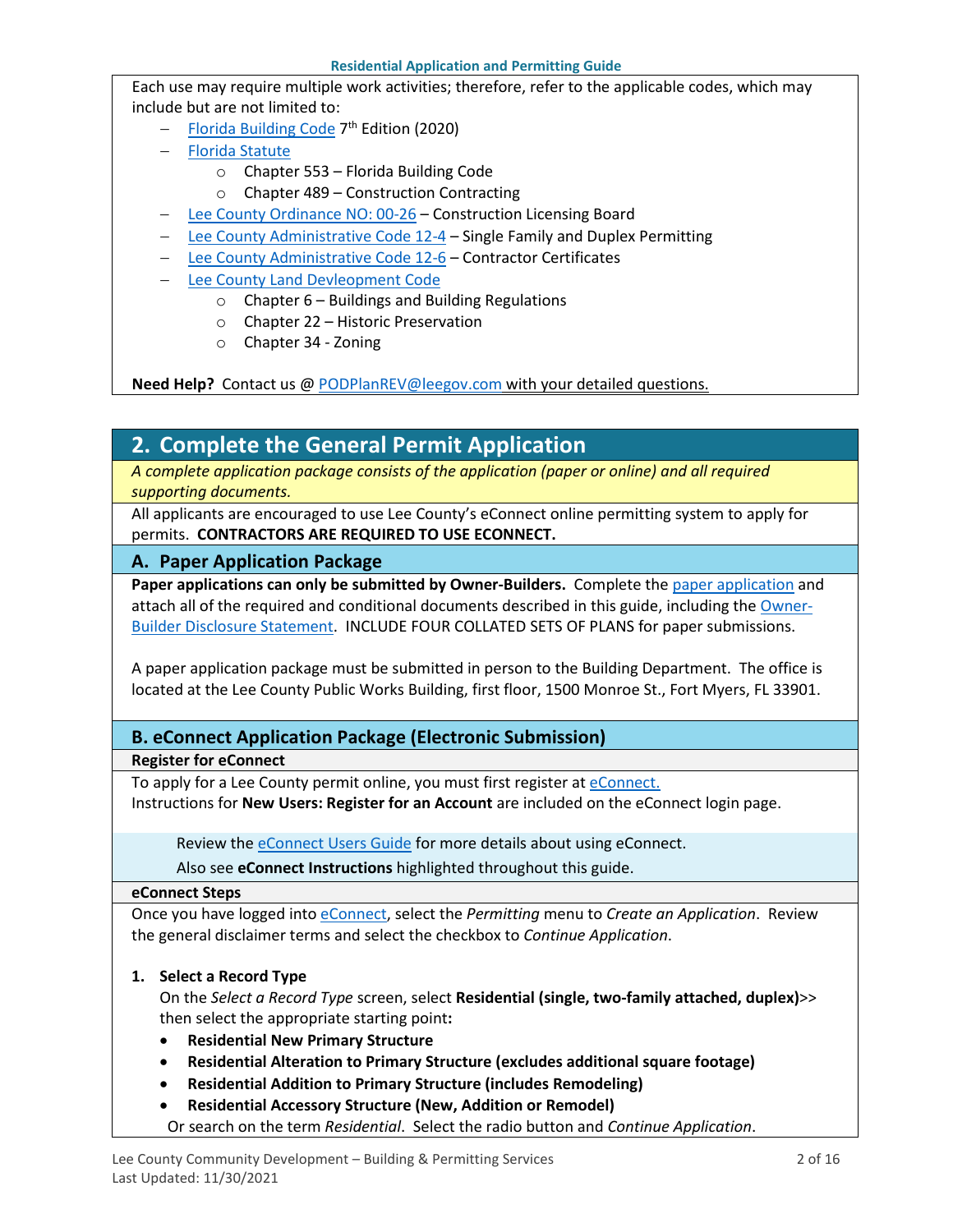- **2. Provide the Property Information** (\* indicates required fields) to identify the property for which the permit will be used. Lookup the property information using one of the options below, then click *Search:*
	- Address (using the required fields Street No., Street Name); or
	- Parcel (using Parcel Number).

**eConnect Instructions:** If multiple addresses are found, they will be displayed in the *Address Search Result List.* Use the radio button to select the desired record, then click *Select.*

Once search results are displayed, the other fields on the screen will automatically populate. Review information for accuracy and *Continue Application.*

#### **3. Applicant and Contacts**

If a licensed contractor is providing the service for this permit, they must have either a Stateissued license registered with Lee County or have a Lee County-issued certificate of competency. Both require a current Certificate of Insurance for liability and workers' compensation AND/OR a current workers' compensation exemption status with the State of Florida. Verify Lee County contractor registration at [Contractor Search](https://www.leegov.com/dcd/ContLic/ActCont) or contact Contractor Licensing at [ContractorLicensing@leegov.com](mailto:ContractorLicensing@leegov.com) or 239-533-8895.

Note: If the applicant is an owner-builder and not a licensed contractor, an Owner-Builder [Disclosure Statement](https://www.leegov.com/dcd/PermittingDocs/OwnerBldrDisclosure.pdf) must be attached to the application.

To associate the Applicant and Contact(s) with the permit application, use either: *Select from Account* or *Add New*.

Note: The Applicant listed in eConnect will receive all notifications from the County related to their application.

#### **4. Project Detail Fields**

Complete all applicable fields. An explanation of certain fields has been provided below for your reference.

- **Project Name:** What is the name of the project?
	- o For Commercial Projects input the Project's Business Name (associated with the Business License) as the Project Name
	- $\circ$  For Residential Projects input the name of the community/subdivision or city as the Project Name
- **Brief Description of Proposed Work:** Provide enough detail for the reviewer to understand the permit-related details of the project and *Continue Application.*

Complete the Type of Use field based on the record type chosen: **Residential New Building**

• **Type of Use:** 

(Options: *Detached Accessory Apartment, Duplex, Model Home, Single Family Residence or Two Family Attached*)

**Residential Alteration to Primary Structure (excludes additional square footage)**

- **Type of Use:** 
	- (Options: *Exterior Remodel or Interior Remodel*)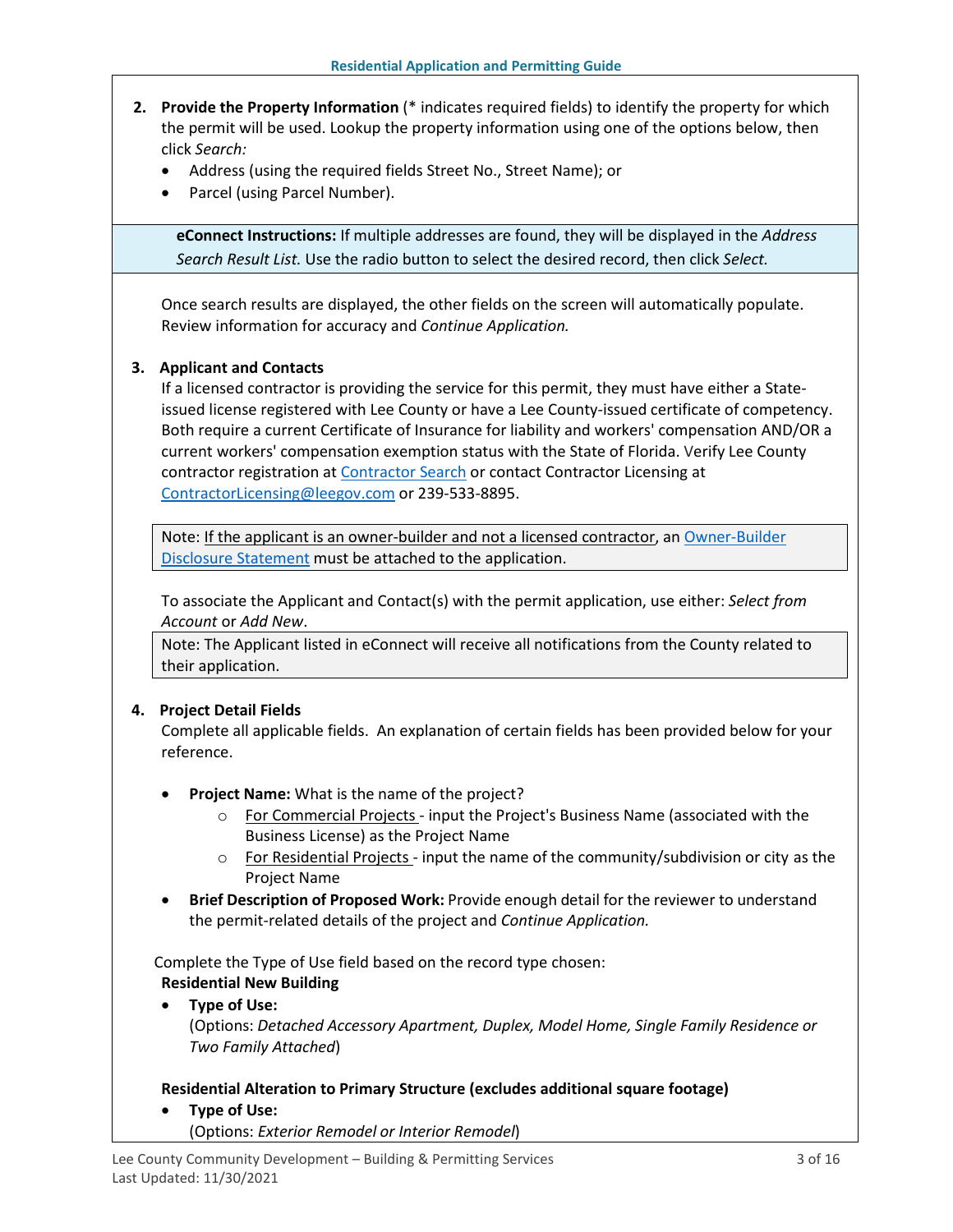#### **Residential Addition to Primary Structure (includes Remodeling)**

• **Type of Use:** 

(Options: *Attached Accessory Apartment, Mobile Home Addition, RV Addition or Single Family Addition*)

#### **Residential Accessory Structure (New, Addition or Remodel)**

• **Type of Use:** 

(Options: *AG Floodplain, Aluminum Carport, Deck, Detached Garage, Garage Door, Glass Room, Greenhouse, Pole Barn, Pool Enclosure, Screen Room, Shed (Conventional Construction), Shed (Pre-manufactured), Structural Slab, Unenclosed Structure (other than aluminum), Utility Room or Vinyl Room*)

Complete remaining fields for all selections:

- **Estimated Construction Value:**
- **Private Provider Plan Review**: Is the plan being reviewed by a private provider? If yes, the Private Provider Compliance Affidavit and Notice to Building Officials of the Use Private Provider form must be submitted with this application. [Notice to Private Providers](https://www.floridabuilding.org/fbc/committees/Private_Providers/Private_Providers.htm) (Options: *Yes* or *No*).
- **Private Provider Inspections**: Will the project be inspected by a private provider?

Note: Private Provider Inspections are required if electing to use Private Provider Review services.

(Options: *Yes* or *No*).

- **Will the applicant recycle the construction debris?:** (Options: *Yes* or *No*).
- **Drainage Plan Req'd:** (Options: *Yes* or *No*).
- **Master Plans?:** (Options: *Yes* or *No*).
- **Master #:**
- **Work Area Square Feet:**
- **DO #:** Development Order*[Residential New Primary ONLY]*
- **DO Lot Number:** *[Residential New Primary ONLY]*
- **DO Project Name:** *[Residential New Primary ONLY]*
- **Directions:** Provide directions to the property and the specific structure being permitted.

#### **5. Attachments/Documents**

- For Electronic Submittals: In the *Attachments* window, *Add* the required and conditional documents.
- For Paper Submittals: Provide the completed application, the Owner Builder Disclosure Statement and any other required and conditional documents.

(Use list of documents in Section 3.)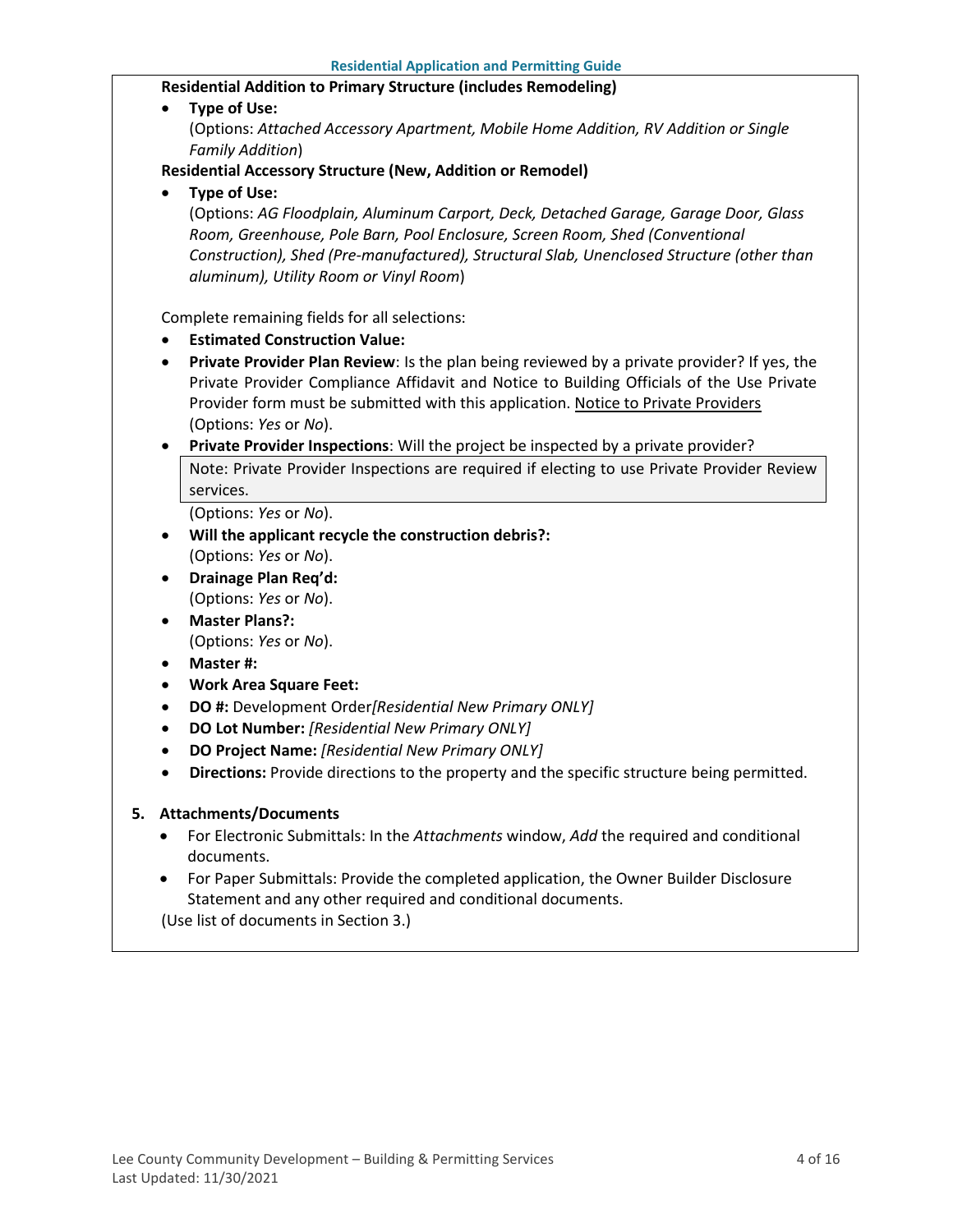## <span id="page-4-0"></span>**3. Attach Required and Conditional Documents**

*Notice: Lee County may request additional supporting documentation to process the permit. Additional restrictions applicable to this property may be found in public records, and there may be additional permits required from other governmental entities such as water management districts, state or federal agencies.*

#### **Required Documents**

#### **1. Site Plan**

Plans must be drawn to scale  $(1/8" = 1'$  minimum) with a scale legend and north arrow, and must include:

- All four lot corners, lot lines and dimensions;
- Location and name of streets or drives bordering the lot;
- Bodies of water within 25 feet of the project with the mean high tide line, edge of water and labeled with the type of water body (for example: lake, creek, canal, river, Gulf);
- Location and size of existing and proposed building(s) including:
	- − Driveways;
	- − Setbacks from the four lot lines and from other existing structures; setbacks must be taken from the closest point of the building to the closest point of the property line;
	- − Proposed additions to setbacks;
	- Roof lines, which may not encroach into or over easements;
	- − Foundation; and
- Location of all easements on the lot.

#### **2. Construction Drawing**

Show additions, new construction, and structural work. Plans must be prepared by a Florida registered architect or engineer in compliance with Florida Building Code Sections 1603.1.4 and 1603.1.6, and must contain a statement on the plan that the building/structure has been designed according to the Florida Building Code 7th Edition (2020).

For a summarized list of these requirements, go to the [Plan Details and Specifications](https://www.leegov.com/dcd/Pages/PRSpecs.aspx) section of our site (Link[: https://www.leegov.com/dcd/Pages/PRSpecs.aspx\)](https://www.leegov.com/dcd/Pages/PRSpecs.aspx).

Signed and sealed plans must contain:

- Ultimate design wind speed and nominal design wind speed;
- Risk category;
- Wind exposure;
- Classification of the applicable enclosure (internal pressure coefficient);
- Design wind pressure to be used for exterior components and cladding; and Geotechnical information.
- Manufacturer's truss layouts
- Product approval numbers windows, doors, shutters, roofing materials, and soffits
- Information pertaining to attic venting, or thermal/ignition barrier if utilizing spray foam **Tips:**
- Show window and door pressures on the plans;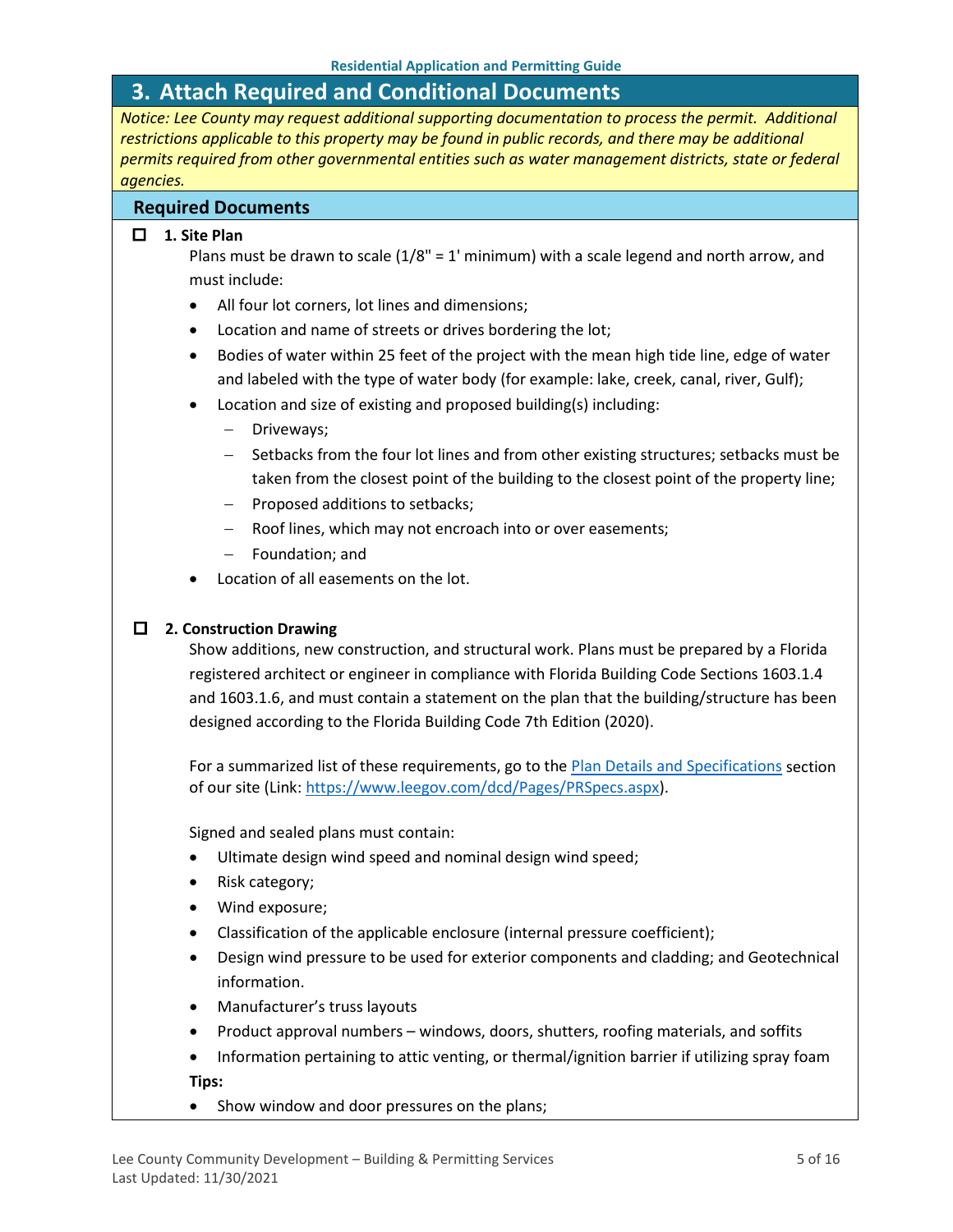- $\bullet$  If enclosing a portion of a house that was built under truss before 1/1/94, no signed and sealed plans are required, but construction drawings are required;
- When required by a specific Fire District, or type of construction, or provision of a Development Order, you will need to note compliance with NFPA 13D for fire sprinklers.

#### **Common Errors:**

Missing the manufacturer's truss layouts;

Missing product approval numbers – windows, doors, shutters, roofing materials, and soffits; Missing information pertaining to attic venting, or thermal/ignition barrier if utilizing spray foam.

#### **3. Floor Plan**

Show:

- The affected openings and the means of escape; and
- Location of each window, door or shutter that is being installed.

#### **4. Product Approvals**

Product approval numbers are required for any products as described in F.A.C. 61G20-3.001. To assist with Product Approval Numbers, here are the [Florida Building Code](https://floridabuilding.org/pr/pr_default.aspx) and the [Miami-](http://www.miamidade.gov/building/pc-search_app.asp)[Dade County Product Approval](http://www.miamidade.gov/building/pc-search_app.asp) search links.

**Tip**: Provide only the specific Product Approval number, **INCLUDING the number after the decimal point,** as part of the permit application package. Applicants should ensure that the Product Approval to be used is for the site conditions (wind speed, exposure, etc.) and that the product will be installed as detailed in the approval document.

#### **Common Error:**

Missing product approval specifics, for example, FL239 instead of FL239.6.; the decimal point is required.

#### **5. Energy Calculations**

ENERGY CALCULATIONS (SFR, DUPLEX AND/OR ALL LIVING AREA ADDITIONS) must be submitted in compliance with Florida Building Code 7th Edition (2020) energy conservation guidelines.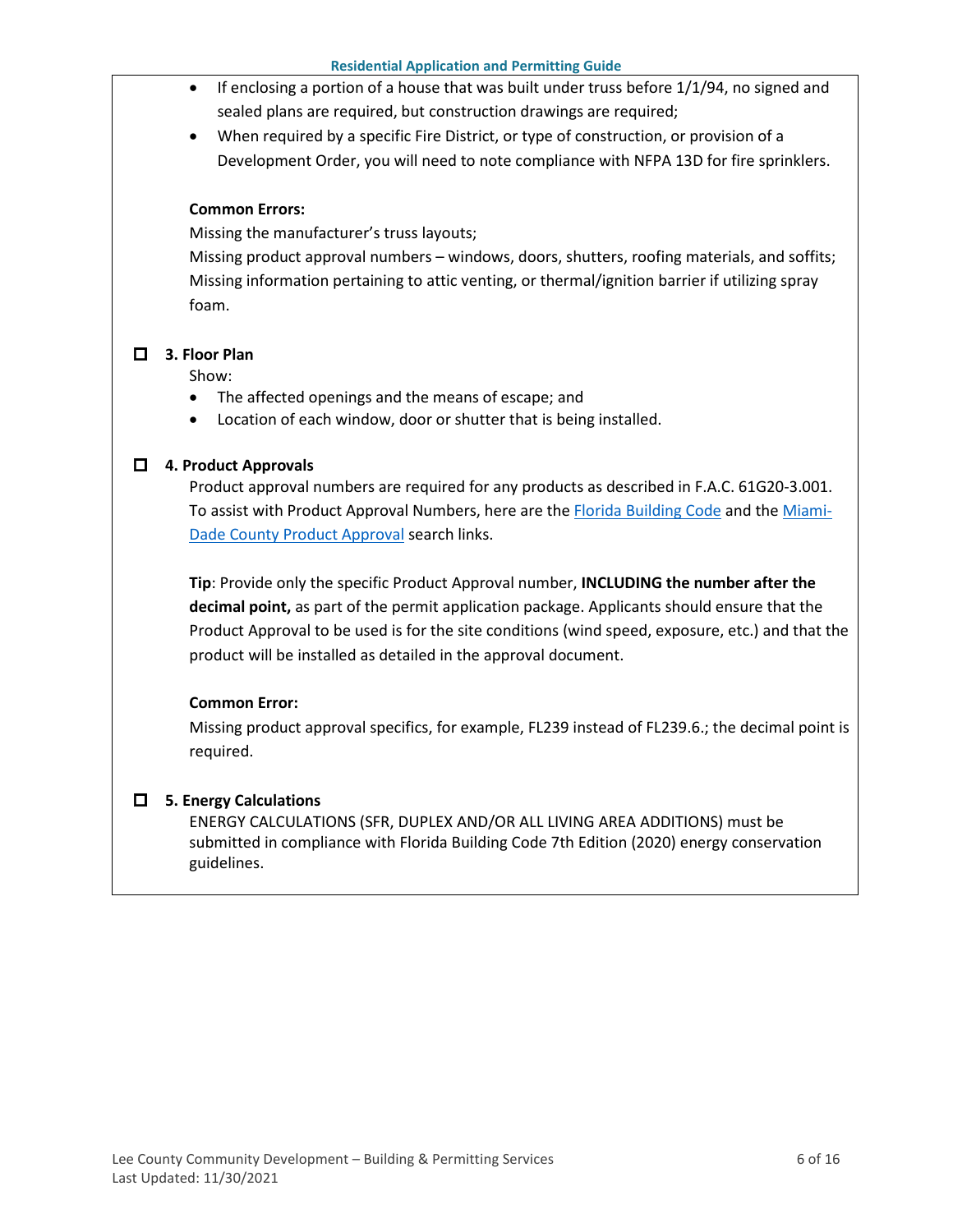#### **Conditional Required Documents**

#### **6. No Rise Certificate**

If work is being done within a regulatory Floodway and involves land disturbing activity (e.g. moving dirt), including fill, new construction, substantial improvements, and other development, an analysis is required showing that the proposed work will not increase the base flood elevation. The analysis (known as a No-Rise or No-Impact Certification) is to be submitted, reviewed, and subsequently approved by the Floodplain Administrator. This analysis must be signed and sealed by a Florida licensed engineer and is to be submitted with the Site Plan. Please review this website for more information: <https://www.leegov.com/dcd/flood/firm/zones/regulatoryfloodway/>

To determine if the parcel for your worksite is in a Floodway, go to the LeeSpinS website [\(https://leegis.leegov.com/LeeSpInS/\)](https://leegis.leegov.com/LeeSpInS/); search by STRAP #, Folio ID, Owner, or Address – results returned with icons across the bottom; click on the Flood Info icon; then click on Flood Info to retrieve a report; in the 3<sup>rd</sup> column of the FIRM Floodway row you will see either 'FLOODWAY', 'OUTSIDE FLOODWAY', or the name of a Municipality (such as 'City of Fort Myers'). FLOODWAY means that your parcel is in a Floodway; OUTSIDE FLOODWAY means that your parcel is not in a Floodway; and the municipality name means that you will need to contact that municipality to determine if your worksite is in a Floodway. You may also see a percentage (%) next to FLOODWAY or OUTSIDE FLOODWAY. These numbers show the percentage of the parcel that is in, or out of, the Floodway.

Lee County contact information: (239) 533-8585



Municipality contact information:

- City of Bonita Springs (239) 444-6150
- City of Cape Coral (239) 574-0553
- City of Fort Myers (239) 321-7925
- City of Sanibel (239) 472-3700
- Village of Estero (239) 221-5036
- Town of Fort Myers Beach (239) 765-0202

#### **7. Owner-Builder Disclosure Statement**

If the installer is not using a licensed contractor and will act as an owner-builder, submit an [Owner-Builder Disclosure Statement.](https://www.leegov.com/dcd/PermittingDocs/OwnerBldrDisclosure.pdf)

#### **8. Proof of Ownership**

If the ownership information on the permit application does not match the property owner information on the Lee County Property Appraiser's website [\(http://www.leepa.org\)](http://www.leepa.org/), submit proof of ownership, for example, a recorded Warranty Deed.

#### **9. Window and Door Replacement Pressure Calculations**

If you do not use Lee County's Mastered pressures for size-based window and door replacements, include individual calculations or engineering.

You may choose to use Lee County's Mastered pressures for WINDMSTR20 - Lee County's Alternate Method for Size-for-Size Window/Door Replacements on windows/doors 60 feet or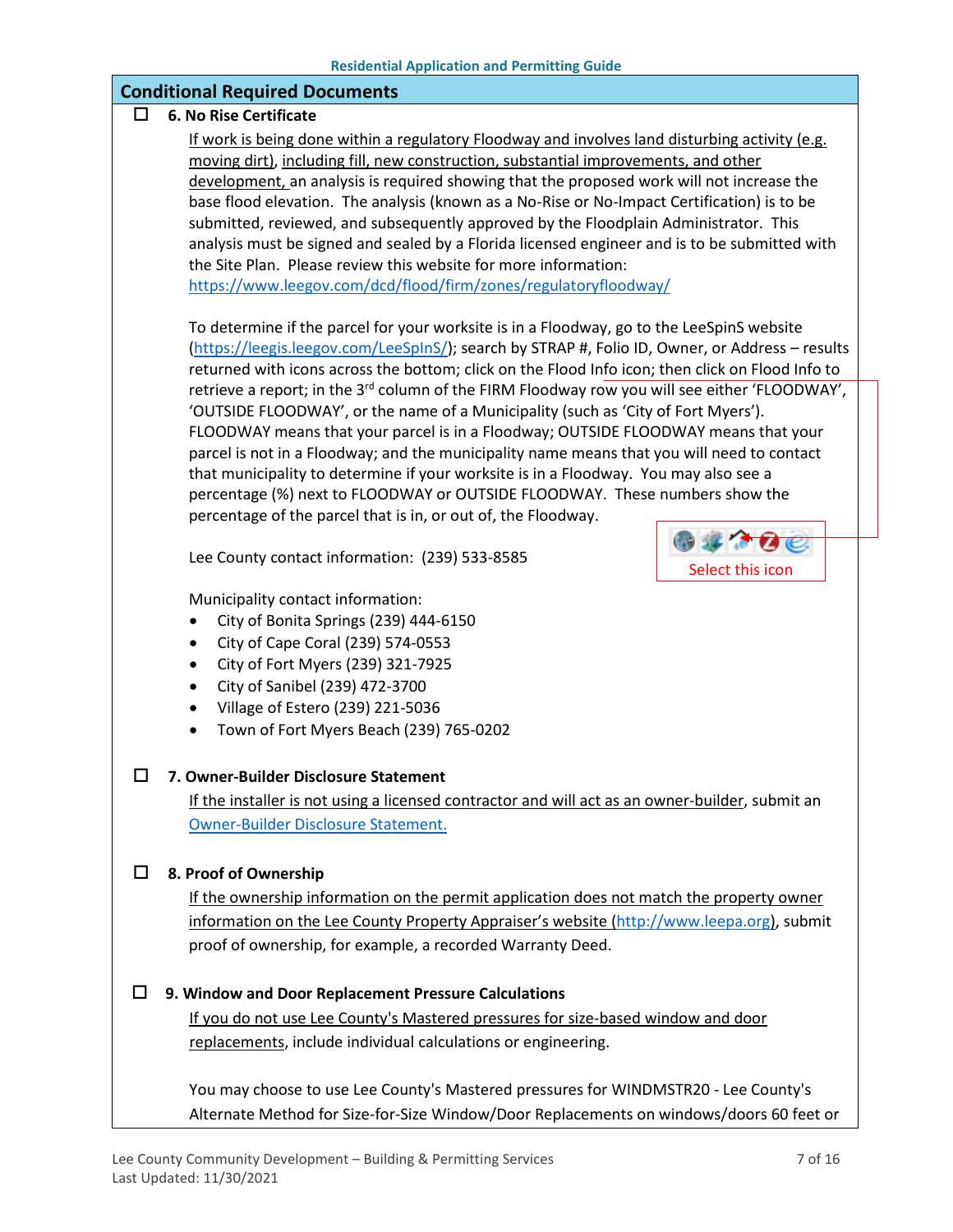lower. If individual pressures or engineering are not submitted, below are the pressure requirements:

|               |         |         | 150 Wind Exp B 160 Wind Exp B 160 Wind Exp D 170 Wind Exp D |         |
|---------------|---------|---------|-------------------------------------------------------------|---------|
| House $<$ 30' | $+24.3$ | $+27.6$ | $+45.9$                                                     | $+51.8$ |
|               | $-32.5$ | $-37$   | $-61.4$                                                     | $-69.4$ |
| House 30'-45' | $+27.2$ | $+30.9$ | $+49.1$                                                     | $+55.5$ |
|               | $-36.4$ | $-41.4$ | $-65.9$                                                     | $-74.4$ |
| House 45'-60' | $+29.6$ | $+33.7$ | $+51.6$                                                     | $+58.3$ |
|               | $-39.7$ | $-45.1$ | $-69.2$                                                     | $-78.2$ |

Compliance with table R301.2 of the current Florida Building Code, Residential

### **10.** Impact Fee Refund Letter

If impact fees are being paid on a single-family residence or duplex, prepare to complete and sign a[n Impact Fee Refund Letter](https://www.leegov.com/dcd/PermittingDocs/ImpactLetter.pdf) with the application. In case a permit expires, is revoked or surrendered before construction or land improvement takes place, the property owner may request a refund of impact fees which will be refunded to the Fee Payer listed on the impact letter.

**Tip:** Complete this as soon as possible; the Impact Letter is often among the missing documents that commonly hold up issuance of the permit.

## **11. Permission Letter from Owner / HOA**

If the project is being done by a tenant or on property regulated by a home owners association, submit a letter verifying the owner or HOA's permission to proceed. It must include:

- − Address of the project site;
- − Type of work/permit that is being requested;
- − Statement that the owner or HOA approves of the work/permit being done and gives permission to tenant/contractor to do the work;
- − Permit number if already available; and
- Signature of property owner or authorized HOA official.

**Tip**: Condo or homeowner associations usually have their own form for this permission process.

## **12. Elevation Certificate and Flood Requirements**

If the project is in a FEMA-designated Special Flood Hazard Area, include an elevation certificate.

**Elevation requirements:** Buildings and structures in flood hazard areas, including flood hazard areas designated as Coastal A Zones, shall have the lowest floors elevated to, or above, the base flood elevation plus 1 foot (305 mm), or the design flood elevation, whichever is higher.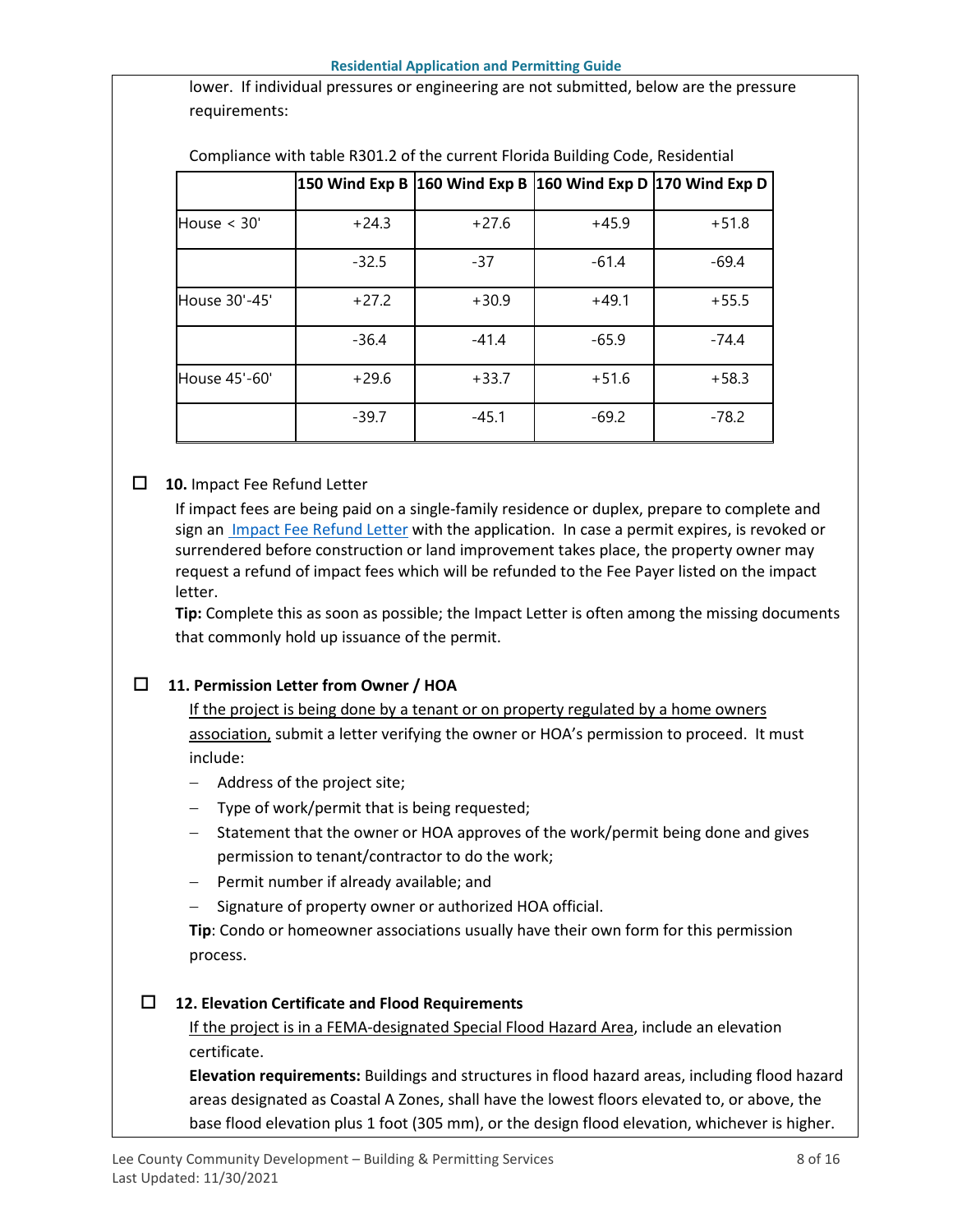- Coastal high hazard areas may have additional requirements (Sections R322.3.1 through R322.3.10).
- Buildings and structures located seaward of CCCL may have additional requirements including, but not limited to, DEP approval, special construction and elevation requirements.

### **Enclosed area below design flood elevation:**

Enclosed areas, including crawl spaces, that are below the design flood elevation shall:

- Be used solely for parking of vehicles, building access or storage;
- Have flood openings that meet the following criteria and are installed in accordance with Section R322.2.2.1:
	- − The total net area of non-engineered openings shall be not less than 1 square inch (645 mm<sup>2</sup>) for each square foot (0.093 m<sup>2</sup>) of enclosed area where the enclosed area is measured on the exterior of the enclosure walls, or the openings shall be designed as engineered openings and the construction documents shall include a statement by a registered design professional that the design of the openings will provide for equalization of hydrostatic flood forces on exterior walls by allowing for the automatic entry and exit of floodwaters as specified in Section 2.7.2.2 of ASCE 24;
	- − Openings shall be not less than 3 inches (76 mm) in any direction in the plane of the wall; and
	- − The presence of louvers, blades, screens and faceplates or other covers and devices shall allow the automatic flow of floodwater into and out of the enclosed areas and shall be accounted for in the determination of the net open area.

**Tip:** Flood requirements can be found i[n Chapter 3, Section R322 of the Florida Building Code,](https://codes.iccsafe.org/content/FLRC2020P1/chapter-3-building-planning#FLRC2020P1_Pt03_Ch03_SecR322) Residential.

#### **13. Modular Buildings Approval Letter**

If the structure is a modular building, submit a signed and sealed [State of Florida](https://www.floridabuilding.org/mb/mb_plan_srch.aspx) approved Plan and a valid Manufacturer's Approval Letter.

**Tip:** Letter includes: signed, dated and sealed foundation plans, and construction details for the handicap ramp and/or stairs.

Paper submission must include three (3) signed and sealed copies.

## **14. Mastered Building Plans**

If you are planning to purchase a manufactured garage, pole barn, gazebo, shed, utility building, etc. from a distributor, check if the approved plans for your make and model are on file with the [State of Florida.](https://www.floridabuilding.org/mb/mb_plan_srch.aspx) If not, original plans signed and sealed by a design professional will be necessary.

## **15. Mastered Plans Intention Letter**

If this application is for residential new construction, additions, remodeling, enclosures, rooms under truss, or sheds, and the plans are intended to be mastered, the engineer or architect must indicate by a sealed letter or statement on the plans that he approves of the repetitive use of the plans for permitting or, if case-by-case, approval (by letter from the architect or engineer) specific to each application is required for permitting.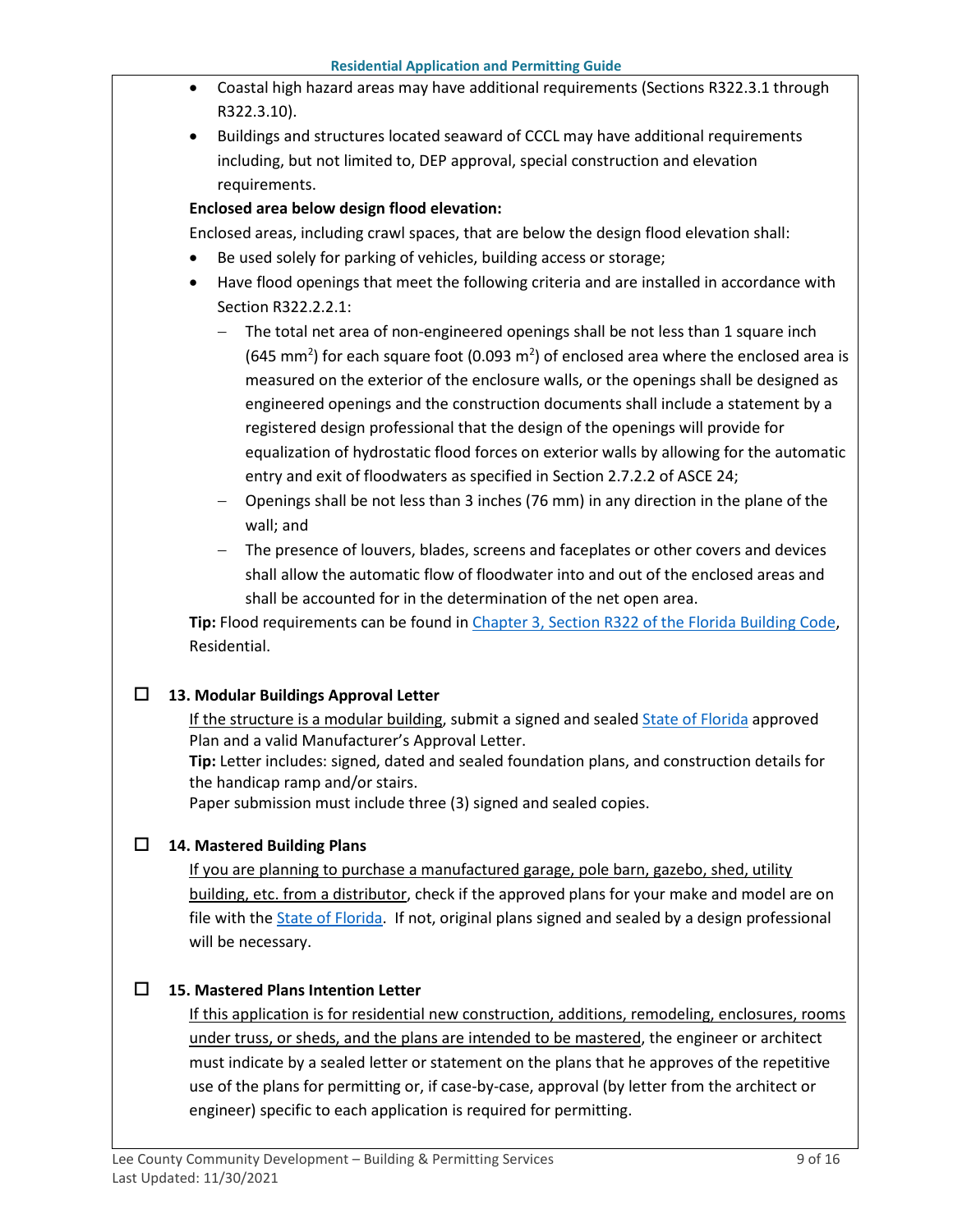## **16. Development Plan Review for specific project types**

If the proposed new construction is an expansion of a lanai, patio, covered porch, etc., that increases impervious coverage for areas in common element of a condo association, you may need a Limited Development Order (LDO), which will need to be approved by Development Services. Development Services can be reached at 239-533-8585

#### **17. Threshold Building Affidavit**

If the building is greater than three stories or 50 feet in height; or has an assembly occupancy classification which exceeds 5,000 square feet in an area, or an occupancy content of greater than 500 people, then it is a threshold building and the affidavit must be completed. [Threshold Building Affidavit](https://www.leegov.com/dcd/PermittingDocs/Threshold.pdf)

#### **18. Water/Sewer Service Verification**

If the project is a single-family residence or duplex and on private or public water and sewer, a letter from the appropriate utility company verifying service to the site must be submitted with the application.

**Tip:** Strive to include this with submittals; water/sewer service verification is often among the missing documents that commonly hold up issuance of the permit.

#### **19. Well Service Verification**

If the project is a single-family residence or a duplex and requires a well for potable water, submit: A verification letter of compliance to current codes for an existing well from Lee County Natural Resources, at 1500 Monroe St., Fort Myers; phone 239-533-8109; or An approved well permit or a [Well Affidavit](https://www.leegov.com/dcd/PermittingDocs/WellAffidavit.pdf) for a new well.

**Tip:** Although the well affidavit allows the building permit review to begin, it must be obtained and the well inspection must be finaled before a Certificate of Occupancy is issued.

#### **20. Septic Service Verification (SFR, DUPLEX, ADDITIONS, SANITARY FACILITIES)**

If the project is a single-family residence, duplex, addition or a sanitary facility and uses a septic system, submit:

- A letter from the Lee County Health Department, 2295 Victoria Ave., Fort Myers, phone 239-690-2100, stating that an existing septic system will be sufficient for the size of the dwelling; or
- An approved septic system permit or a copy of the paid receipt for a new septic system permit application from the Health Department.

**Tip:** Although the receipt for the new septic system permit allows the building permit review to begin, an approved septic permit must be obtained and submitted prior to building permit issuance. A septic permit must be finaled before a Certificate of Occupancy is issued.

#### **21. Site Fill Grading Drainage Plan**

If the final grade on the lot exceeds 18 inches above the crown of the road or any adjacent developed lot and is not in a subdivision subject to a current (active) Development Order, a COPY OF THE SITE FILL GRADING PLAN MUST ACCOMPANY THE PERMIT APPLICATION and must comply with Land Development Code Section 34-3104.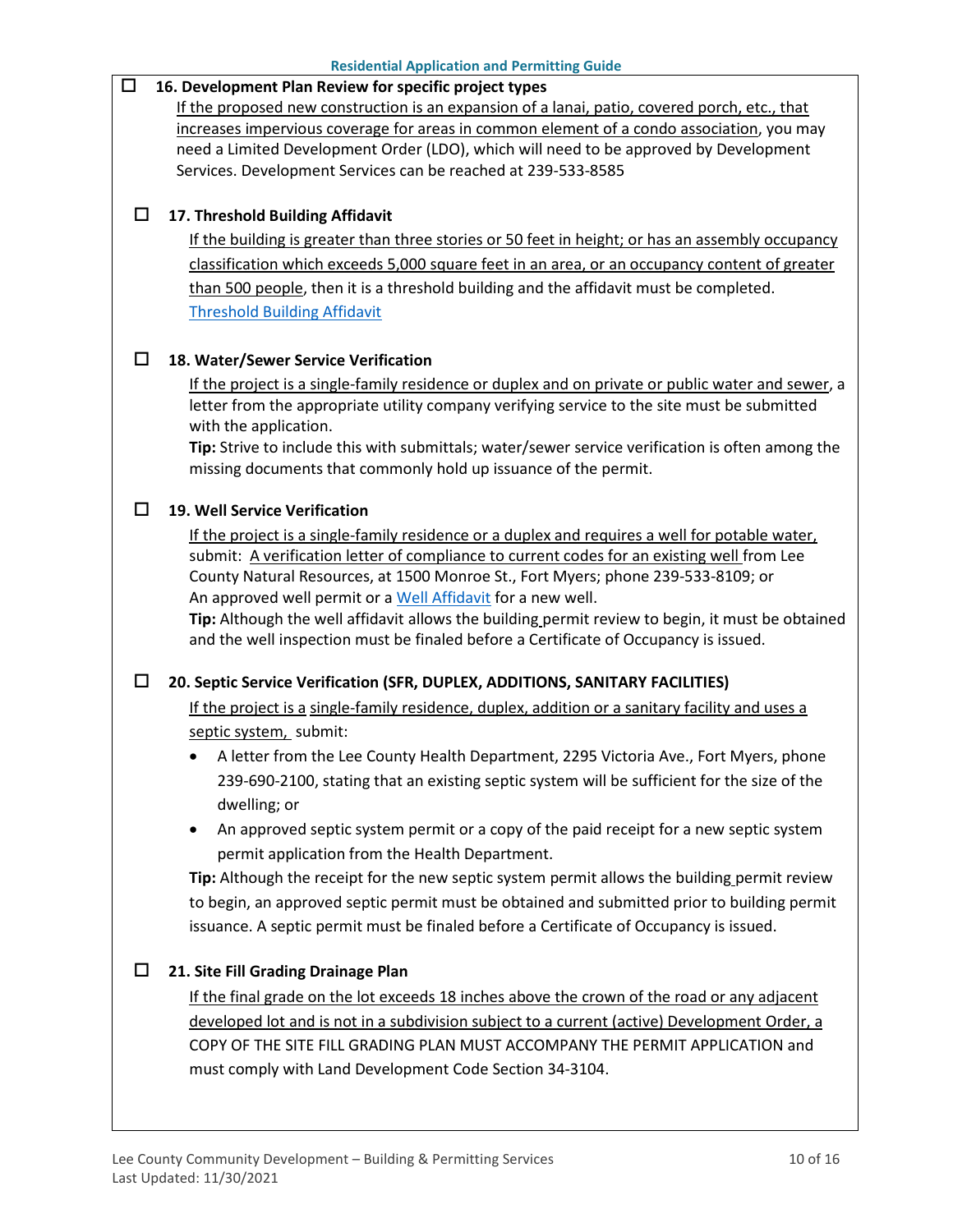#### **22. Coastal Construction Zone Compliance Documentation**

If the property is in a Coastal Construction Zone, submit:

- A survey sealed by a registered Florida architect or engineer that includes Coastal Construction Zone lines, FEMA flood zone requirements, and existing elevation of grade;
- A certified elevation certificate indicating the NAVD elevation prior to tie beam inspection or framing inspection on wood structures;
- A statement by an architect or engineer of compliance with Lee County Land Development Code, Chapter 14 , Article II, Division 2, Sea Turtles; Chapter 6, Article III Coastal Construction Code, or Article IV Flood Hazard Reduction.

**Tip:** Examples of property often in the Coastal Construction Zone are barrier islands including Captiva, Upper Captiva, Boca Grande and other parcels with Gulf frontage.

#### **23. Historical Architectural Review.**

If the project is within a Historic District or is a Designated Historic Property, follow the regulations for [Designated Historic Districts](https://www.leegov.com/dcd/planning/hp/histdistricts) on the Lee County website. Please contact [DCDHistoric@leegov.com](mailto:DCDHistoric@leegov.com) if you have questions.

#### **24. Vegetation Removal Permit**

If the project is on property in unincorporated Lee County that is over 5 acres, over 2 acres on Pine Island, or any property on a barrier island, then a permit is required for the removal of vegetation and protection of endangered species. For more information, please review the [Environmental Sciences](https://www.leegov.com/dcd/es) section of the website and [Application Information and Authorization](https://www.leegov.com/dcd/es/apps)  [Letter.](https://www.leegov.com/dcd/es/apps) Please contac[t PODEnvVeg@leegov.com](mailto:PODEnvVeg@leegov.com) if you have questions.

#### **25. Additional Permits**

If additional permits are required by Plan Review, you will be advised by the reviewer. Additional permits may be required for separate structures or for other requirements.

#### **26. Notice of Commencement to Lee County Clerk**

If project value is \$2,500 or more, submit the completed [Notice of Commencement](https://www.leegov.com/dcd/PermittingDocs/NoticeofCommencement.pdf) to the Lee County Clerk of Court to provide notice that improvement will be made to a real property. **Permit cannot be issued until this notice is recorded with the Lee County Clerk of Court. Tip:** Complete this as soon as possible; the lack of a Notice of Commencement submission commonly holds up issuance of the permit.

#### **27. Envelope Leakage (Blower Door) Test Report**

If energy testing is required, then the dwelling will be tested for air leakage rates. This test will need to occur **prior to the Certificate of Occupancy** being issued. [Blower Door Test](https://www.leegov.com/dcd/PermittingDocs/BlowerDoorTestReport.pdf)  [Report.](https://www.leegov.com/dcd/PermittingDocs/BlowerDoorTestReport.pdf)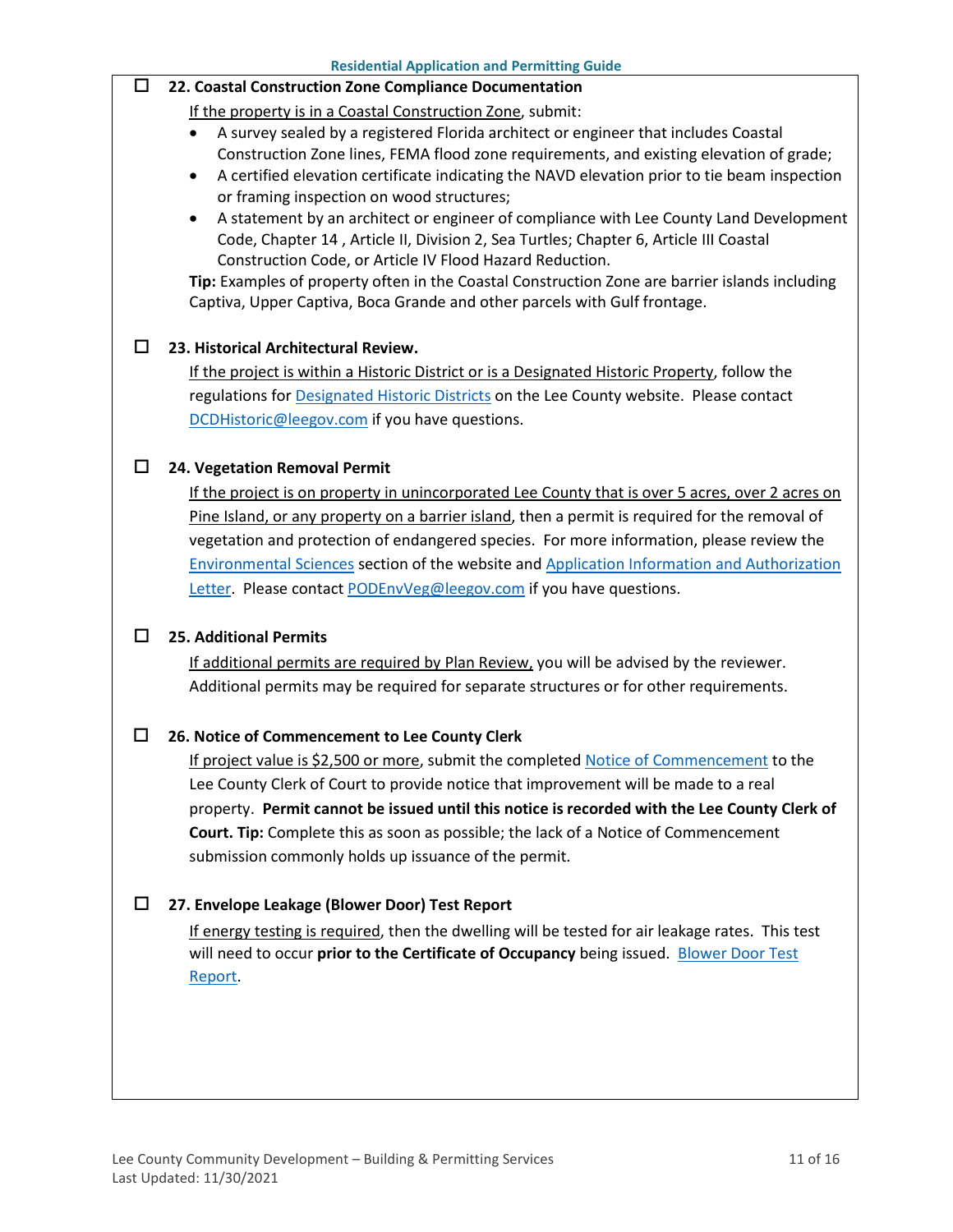## <span id="page-11-0"></span>**4. Understand the Review Process and Track Your Application Completeness Check**

When the application package is first received, it is reviewed for completeness to determine that the general application is complete and that all required documents, signatures, and seals are attached. If the package is incomplete, the applicant must provide missing information before the application package can be forwarded for review.

#### **Application Review**

Complete applications are forwarded to multiple functional areas for review.

- eConnect applications can be reviewed simultaneously by the required reviewers.
- Paper applications are reviewed by one person at a time and must be physically handed off among the required reviewers.

Applicants can use [eConnect](https://accelaaca.leegov.com/aca/) at any time to track the progress of the application record through the process, for both Electronic and Paper submittals.

**eConnect Instructions:** Search for your permit application using *My Records*, the *Global Search* or the *Search Applications* under the *Permitting* menu. Click on the record number for your permit application to see the Record Status, Conditions and Record Details.

#### **Notice of Rejection**

If applicable, the final reviewer consolidates all comments and an email notice is sent to the applicant.

**Rejection Notice:** A rejection notice will be sent to the applicant with specific points of failure that must be corrected and resubmitted for approval. Applicants have 30 days to address the points of failure and to resubmit information and documentation. A cover letter addressing the points of failure is required with the resubmittal.

- **Resubmitting an Application via eConnect:** To update the required information and to ensure correct versioning in eConnect, **attachments that are resubmitted should have the same file name as the original.**
- **Resubmitting a Paper Application:** Bring updated documentation to the first floor of the Lee County Public Works Building, 1500 Monroe St., Fort Myers, FL 33901.

#### **Notice of Approval**

**File Verification - Notification**: Staff completes a final document review to determine any outstanding documents and invoice all applicable fees. The "Ready Sheet" outlining outstanding fees and required documents is emailed to the applicant.

## <span id="page-11-1"></span>**5. Receive Your Permit**

Applicants who applied electronically may access their permit(s) and approved plans from [eConnect.](https://accelaaca.leegov.com/aca/)

**eConnect Instructions:** Search for your permit application using *My Records*, the *Global Search* or the *Search Applications u*nder the *Permitting* menu. Click on the record number for your permit application, and select *Attachments.* All documents will be listed. Choose the *Actions*  drop-down to review document details. Click on the document name to open or save.

For Paper Applications: The permit and approved plans are issued in person at the Lee County Public Works Building, 1500 Monroe St., Fort Myers, FL 33901.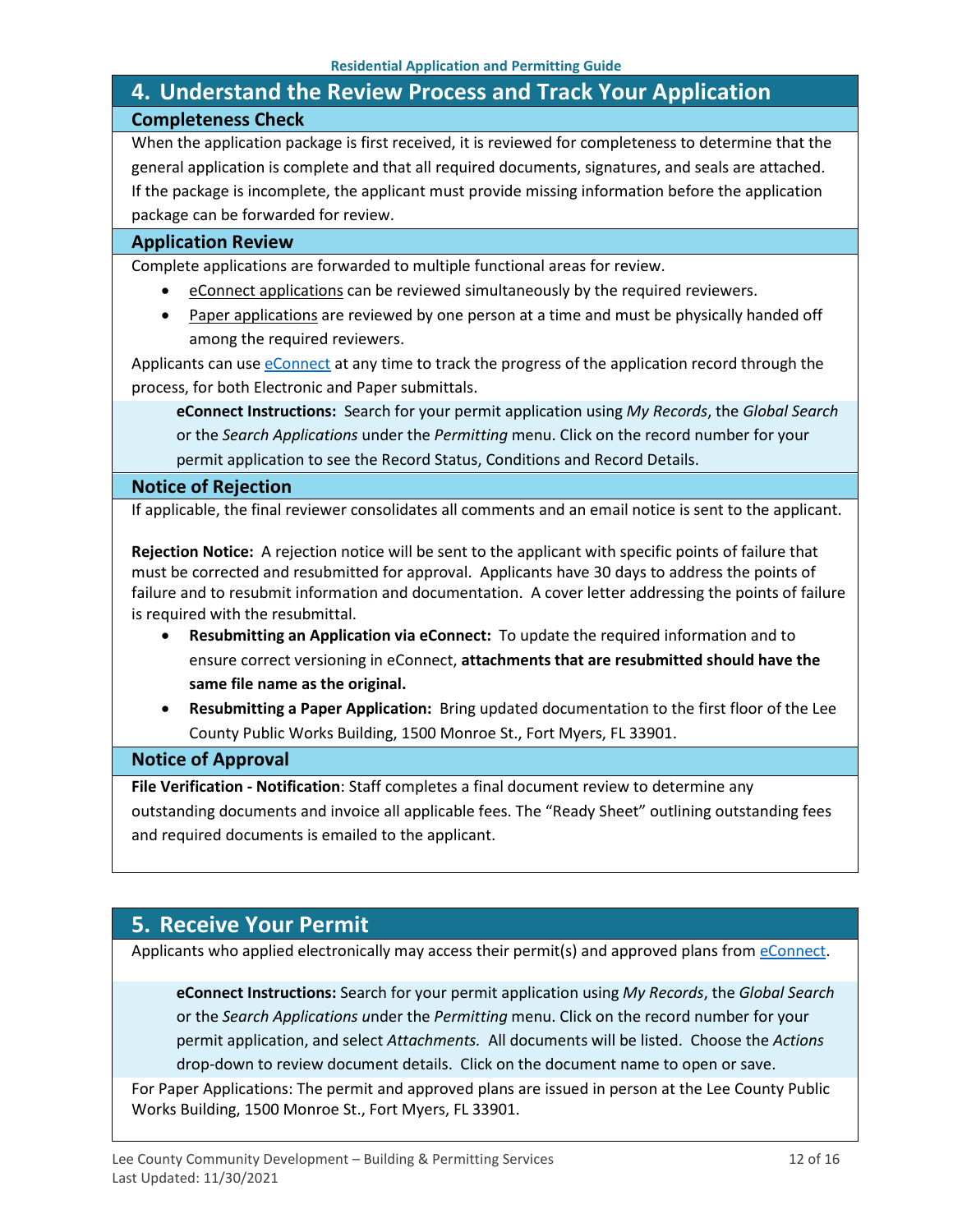#### **Residential Application and Permitting Guide**

Note: Owner-Builders are required by Florida Statute to **personally appear** at the Lee County Public Works Building, 1500 Monroe St., Fort Myers, FL 33901 to sign for the building permit regardless of how it was submitted.

Issued permits must pass at least one inspection within 180 days from issuance or the permit will expire.

## <span id="page-12-0"></span>**6. Pay Your Fee(s)**

All payments must be received prior to scheduling an inspection. **Payment Options:**

- Make payments through **eConnect**
- Deliver the payment in person to the Lee County Public Works Building, 1500 Monroe St., Fort Myers, FL 33901
- Make a credit card payment by phone, 239-533-8997, option \*.

**Cash is not accepted**; please pay by credit/debit card, check, eCheck, or money order.

**eConnect Instructions:** Search for your permit application using *My Records*, the *Global Search,* or the *Search Applications* under the *Permitting* menu. Click on the record number for your permit application, select the menu option for *Payments* >> *Fees,* then click *Pay Fees button*, review fees, select *Continue Application*, enter your payment information and click *Submit Payment*.

## <span id="page-12-1"></span>**7. Request Inspections**

Reference the issued permit for a list of the required inspections.

When ready, applicants may request inspections through [eConnect,](https://accelaaca.leegov.com/aca/) as well as by calling the [Automated Inspection System,](https://www.leegov.com/dcd/BldPermitServ/Insp/AutoInsp) 239-533-8997.

The Permit, Approved Plans and Manufacturers' Specifications are required to be onsite during the inspection.

**eConnect Instructions:** Search for your permit application using *My Records*, the *Global Search,* or the *Search Applications* under the *Permitting* menu. Click on the record number for your permit application, select *Inspections* then select the *Schedule or Request an Inspection* button, select the inspection(s) from the list and *Continue.* Select the date and verify the contact and location information, then click *Finish.*

**Common Inspections Include: New Primary Structure: Single Family Residence, Detached Accessory Apartment** 101 Foundation/Footing 102 Floor/Slab 103 Tie Beam 104 Columns/Pilings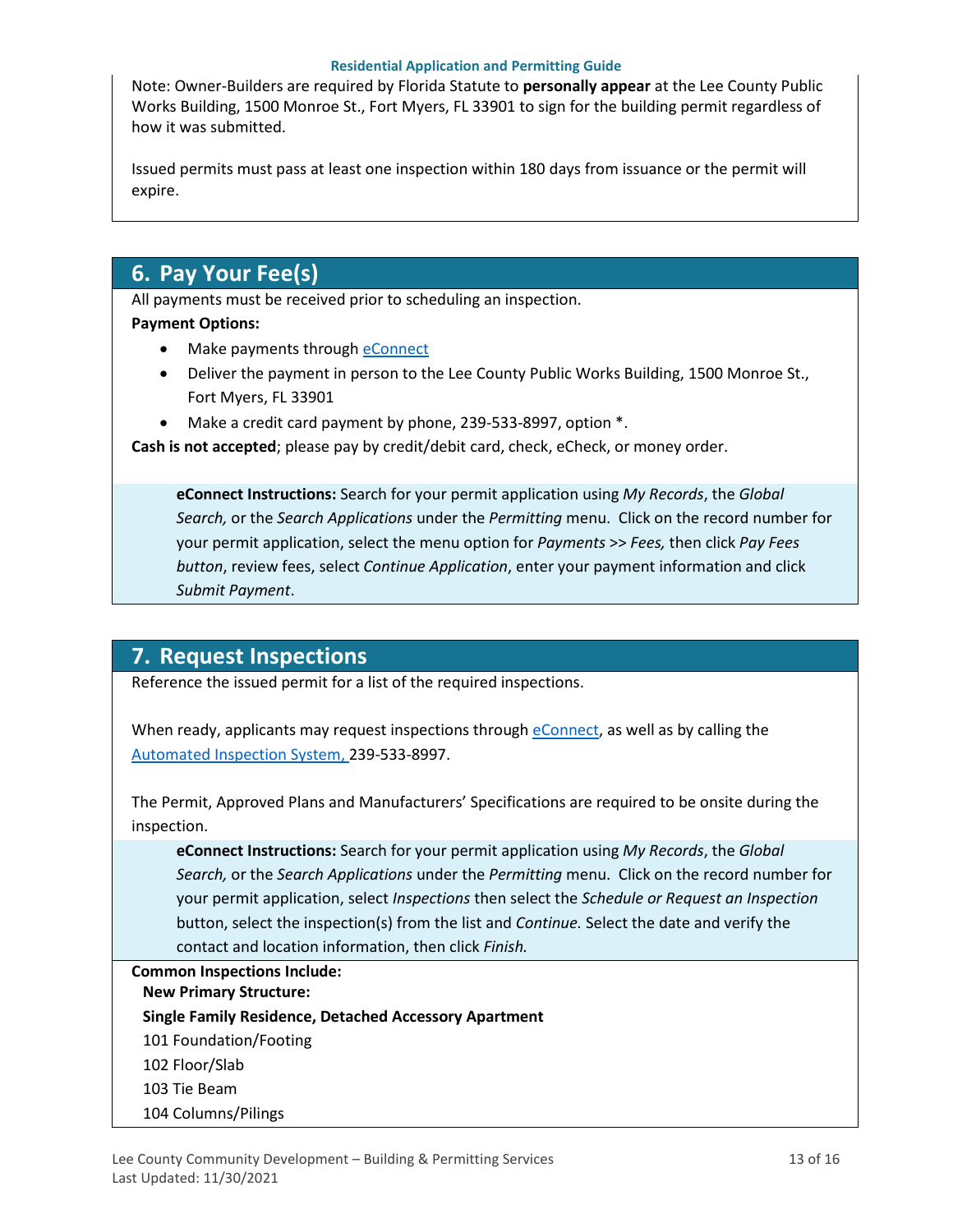130 Sheathing/Straps/Eng 105 Rough Framing 107 Insulation 110 Soffit/Siding/Wall Covering 106 Final Structural/Building Any applicable Mechanical, Electrical, or Plumbing (MEP) Inspections and/or Roof Inspections

## **Duplex, Two Family Attached; Include all from new primary structure then:**

Add 903 Duplex Fire/Tenant Separation

#### **Model Home; Include all from new primary structure then:**

Add 902 Fire Final

#### **Interior Remodel**

105 Rough Framing 107 Insulation 106 Final Structural/ Building Any applicable MEP Inspections and/or Roof Inspections

### **Exterior Remodel, Addition - Including Remodel (Attached Accessory Apartment, Mobile Home Addition, RV Addition, Single Family Addition)**

101 Foundation/Footing 102 Floor/Slab 104 Columns/Pilings 130 Sheathing/Straps/Eng 105 Rough Framing 107 Insulation 106 Final Structural/Building Any applicable MEP Inspections and/or Roof Inspections

#### **Aluminum Carport**

101 Foundation/Footing 102 Floor/Slab 112 Aluminum Final

#### **Deck**

101 Foundation/Footing 105 Rough Framing 106 Final Structural/Building

#### **Detached Garage**

101 Foundation/Footing 102 Floor/Slab 103 Tie Beam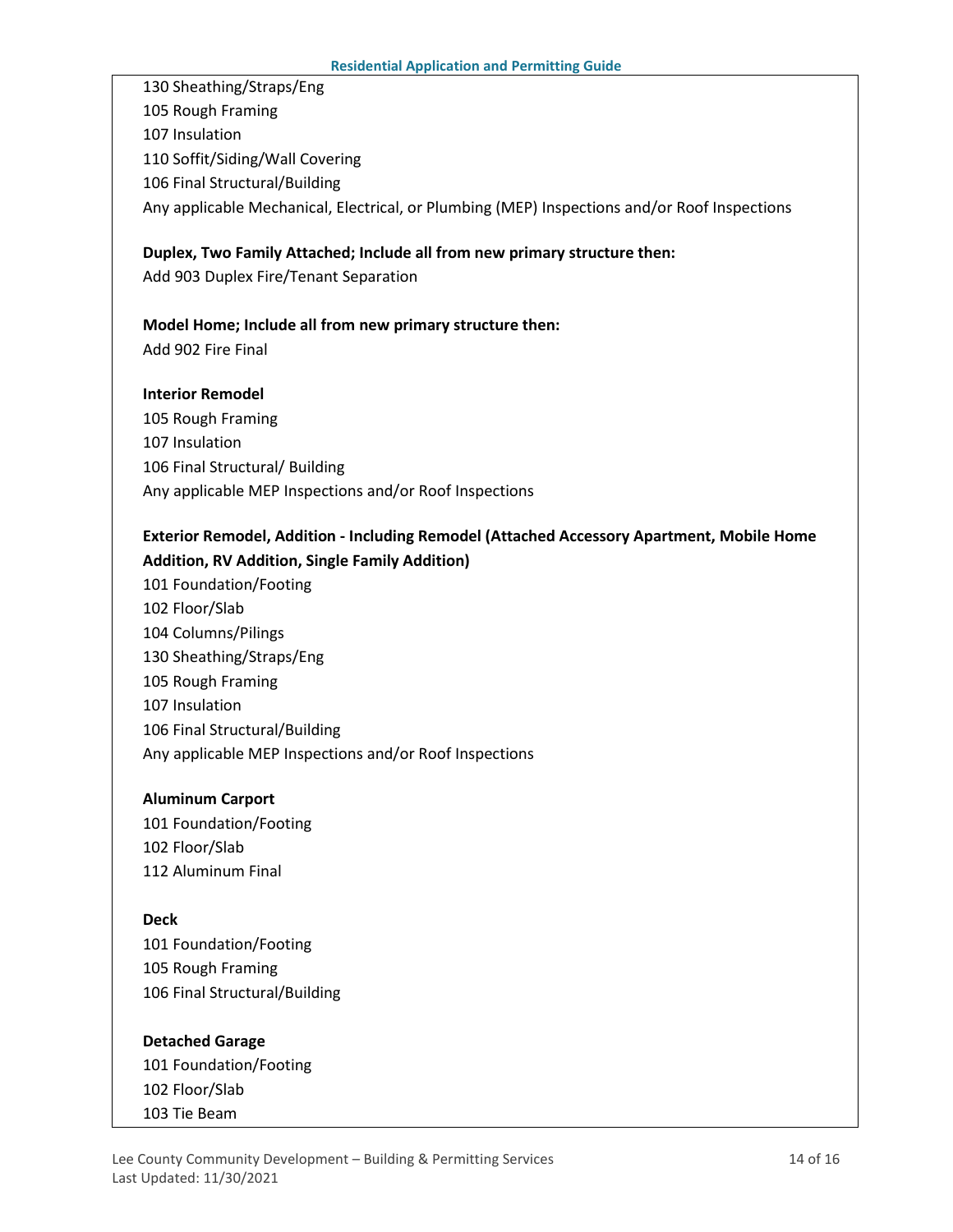104 Columns/Pilings 130 Sheathing/Straps/Eng 105 Rough Framing 107 Insulation 110 Soffit/Siding/Wall Covering 106 Final Structural/Building Any applicable MEP Inspections and/or Roof Inspections

#### **Garage Door**

105 Rough Framing 106 Final Structural/Building 304 Rough Electrical 305 Electrical Final

#### **Glass Room, Greenhouse**

101 Foundation/Footing 102 Floor/Slab 105 Rough Framing 106 Final Structural/Building

#### **Pole Barn**

101 Foundation/Footing 102 Floor/Slab 103 Tie Beam 130 Sheathing/Straps/Eng 105 Rough Framing 110 Soffit/Siding/Wall Covering 106 Final Structural/Building 501 Roof Dry In (if applicable) 503 Roof Final (if applicable)

#### **Pool Enclosure**

112 Aluminum

#### **Screen Room**

101 Foundation/Footing 102 Floor/Slab 112 Aluminum

## **Utility Room, Vinyl Room** 101 Foundation/Foot 102 Floor/Slab 103 Tie Beam 130 Sheathing/Straps/Eng